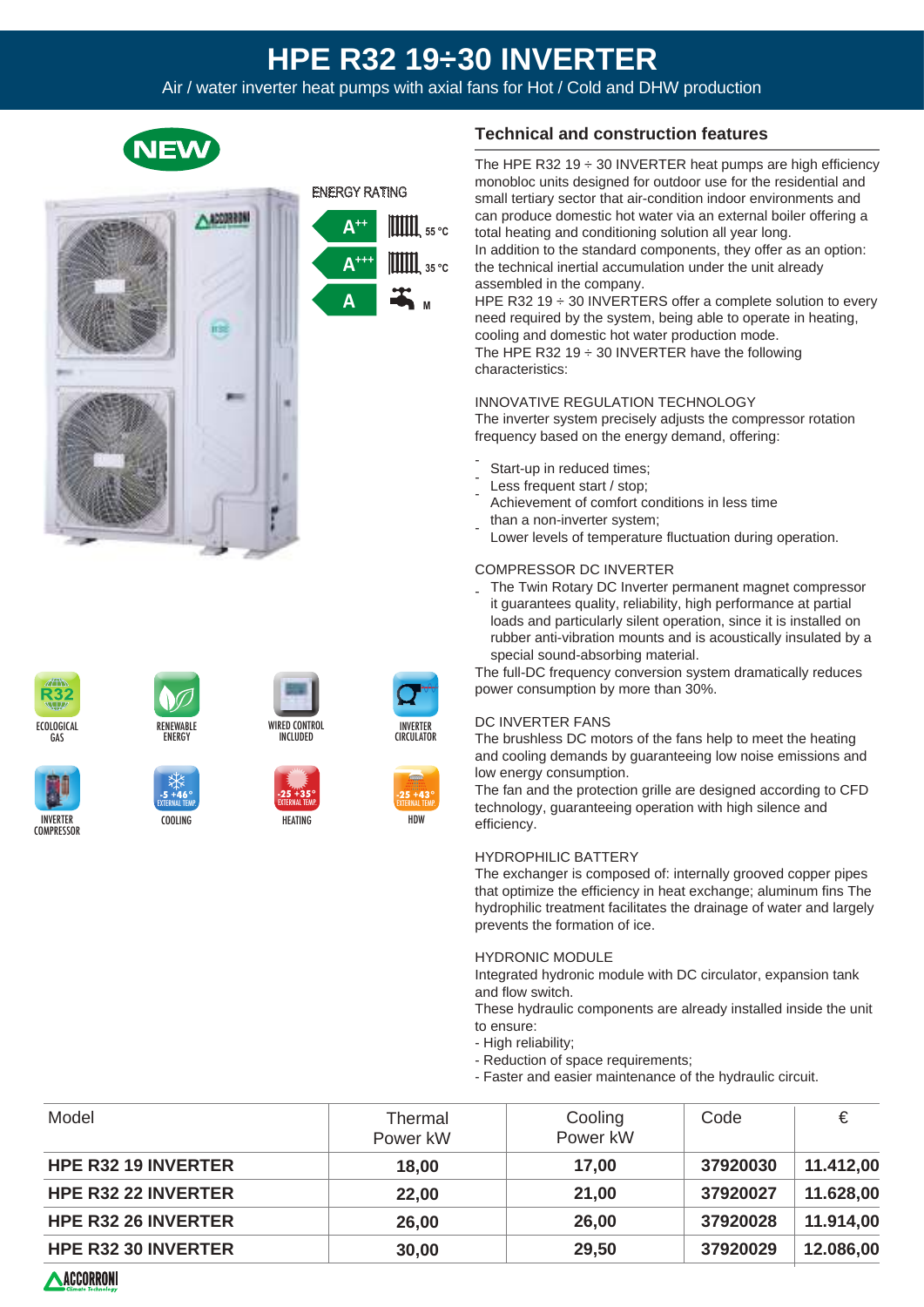| Accessories HPE R32 19÷30 INVERTER                                       |                |                                                                                                                                                                                                                                                                                                   |                                                                                                                                                                   |        |        |                                                                                                                                                                                        |  |                          |                                                                                              | Code                                                                                         | €        |
|--------------------------------------------------------------------------|----------------|---------------------------------------------------------------------------------------------------------------------------------------------------------------------------------------------------------------------------------------------------------------------------------------------------|-------------------------------------------------------------------------------------------------------------------------------------------------------------------|--------|--------|----------------------------------------------------------------------------------------------------------------------------------------------------------------------------------------|--|--------------------------|----------------------------------------------------------------------------------------------|----------------------------------------------------------------------------------------------|----------|
| Wired control                                                            |                |                                                                                                                                                                                                                                                                                                   |                                                                                                                                                                   |        |        |                                                                                                                                                                                        |  | <b>INCLUDED</b>          |                                                                                              |                                                                                              |          |
|                                                                          |                |                                                                                                                                                                                                                                                                                                   | Antivibration floor base in vulcanized rubber<br>(height from the ground 95 mm) with level and screws<br>for Booster HR 3.0 and Booster HR 7.8 (pack of 2 pieces) |        |        |                                                                                                                                                                                        |  |                          |                                                                                              | 75100018                                                                                     | 94,00    |
|                                                                          |                |                                                                                                                                                                                                                                                                                                   | ATC Technical inertial tank for hot and chilled<br>technical water                                                                                                |        |        |                                                                                                                                                                                        |  | mod. 140 liters 37900836 |                                                                                              |                                                                                              | 1.300,00 |
| 山田屋<br>э<br>ó                                                            |                | AWP1 V storage tank for DHW Glass-<br>ceramic boiler with increased exchanger for<br>heat pump                                                                                                                                                                                                    |                                                                                                                                                                   |        |        | <b>AWP1 V 200 I</b><br><b>AWP1 V 300 I</b><br><b>AWP1 V 400 I</b><br><b>AWP1 V 500 I</b><br><b>AWP1 V 600 I</b><br><b>AWP1 V 800 I</b><br><b>AWP1 V 1000 I</b><br><b>AWP1 V 1500 I</b> |  |                          | 37304007<br>37304000<br>37304001<br>37304002<br>37304003<br>37304004<br>37304005<br>37304006 | 1.258,00<br>1.670,00<br>2.100,00<br>2.298,00<br>2.640,00<br>3.314,00<br>3.624,00<br>5.894,00 |          |
| Model                                                                    | U.M.           | 200                                                                                                                                                                                                                                                                                               | 300                                                                                                                                                               | 400    | 500    | 600                                                                                                                                                                                    |  | 800                      |                                                                                              | 1000                                                                                         | 1500     |
| Outer diameter*                                                          | mm             | 550                                                                                                                                                                                                                                                                                               | 600                                                                                                                                                               | 750    | 750    | 750                                                                                                                                                                                    |  | 1050                     |                                                                                              | 1050                                                                                         | 1260     |
| <b>Total height</b>                                                      | mm             | 1320                                                                                                                                                                                                                                                                                              | 1610                                                                                                                                                              | 1410   | 1660   | 1910                                                                                                                                                                                   |  | 1750                     |                                                                                              | 2110                                                                                         | 2115     |
| HP exchanger                                                             | m <sup>2</sup> | 2,1                                                                                                                                                                                                                                                                                               | 3,5                                                                                                                                                               | 4,5    | 5,7    | 5,7                                                                                                                                                                                    |  | 6,0                      |                                                                                              | 6,0                                                                                          | 7,50     |
| Recirculation connections                                                |                | 1/2"                                                                                                                                                                                                                                                                                              | 1/2"                                                                                                                                                              | 1/2"   | 1/2"   | 1/2"                                                                                                                                                                                   |  | 1"                       |                                                                                              | 1"                                                                                           | 1"       |
| Entry HP                                                                 |                | 1"                                                                                                                                                                                                                                                                                                | 1" 1/4                                                                                                                                                            | 1" 1/4 | 1" 1/4 | 1" 1/4                                                                                                                                                                                 |  | 1" 1/4                   |                                                                                              | 1" 1/4                                                                                       | 1" 1/4   |
| Exit HP                                                                  |                | 1"                                                                                                                                                                                                                                                                                                | 1" 1/4                                                                                                                                                            | 1" 1/4 | 1" 1/4 | 1" 1/4                                                                                                                                                                                 |  | 1" 1/4                   |                                                                                              | 1" 1/4                                                                                       | 1" 1/4   |
| Empty weight                                                             | kg             | 78                                                                                                                                                                                                                                                                                                | 110                                                                                                                                                               | 133    | 159    | 167                                                                                                                                                                                    |  | 215                      |                                                                                              | 251                                                                                          | 383      |
| * All insulations are removable except for models from 200 to 600 liters |                |                                                                                                                                                                                                                                                                                                   |                                                                                                                                                                   |        |        |                                                                                                                                                                                        |  |                          |                                                                                              |                                                                                              |          |
| 人际图<br>о<br>۰                                                            |                | <b>AWP2 V 300 I</b><br><b>AWP2 V 400 I</b><br>AWP2 V storage tank for DHW Glass-lined<br><b>AWP2 V 500 I</b><br>boiler with increased heat exchanger for heat<br><b>AWP2 V 600 I</b><br>pump and heat exchanger for solar thermal<br><b>AWP2 V 800 I</b><br><b>AWP2 V 1000 I</b><br>AWP2 V 1500 I |                                                                                                                                                                   |        |        |                                                                                                                                                                                        |  |                          | 37304298<br>37304299<br>37304300<br>37304301<br>37304302<br>37304303<br>37304304             | 1.972,00<br>2.138,00<br>2.588,00<br>3.200,00<br>3.644,00<br>4.236,00<br>6.614,00             |          |
| Model                                                                    | U.M.           | 300                                                                                                                                                                                                                                                                                               | 400                                                                                                                                                               | 500    |        | 600                                                                                                                                                                                    |  | 800                      |                                                                                              | 1000                                                                                         | 1500     |
| Outer diameter*                                                          | mm             | 500                                                                                                                                                                                                                                                                                               | 650                                                                                                                                                               | 650    |        | 650                                                                                                                                                                                    |  | 790                      |                                                                                              | 790                                                                                          | 1000     |
| Total height                                                             | mm             | 1610                                                                                                                                                                                                                                                                                              | 1410                                                                                                                                                              | 1660   |        | 1910                                                                                                                                                                                   |  | 1750                     |                                                                                              | 2110                                                                                         | 2115     |
| Scambiatore inf. Sol.                                                    | m <sup>2</sup> | 1,0                                                                                                                                                                                                                                                                                               | 1,2                                                                                                                                                               | 1,5    |        | 2,0                                                                                                                                                                                    |  | 2,0                      |                                                                                              | 3,3                                                                                          | 3,6      |
| Scambiatore sup.PdC                                                      | m <sup>2</sup> | 2,4                                                                                                                                                                                                                                                                                               | 3,0                                                                                                                                                               | 4,2    |        | 5,0                                                                                                                                                                                    |  | 5,2                      |                                                                                              | 6,0                                                                                          | 7,5      |
| Recirculation connections                                                |                | 1/2"                                                                                                                                                                                                                                                                                              | 1/2"<br>$\frac{1}{2}$<br>1/2"<br>1"                                                                                                                               |        |        |                                                                                                                                                                                        |  |                          |                                                                                              |                                                                                              | 1"       |

 $1" 1/4$  $1" 1/4$ 159

 $1" 1/4$  $1" 1/4$ 188

 $1" 1/4$  $1" 1/4$ 234

 $1" 1/4$  $1" 1/4$ 285

 $1" 1/4$  $1" 1/4$ 128

*\* All insulations are removable except for models from 300 to 600 liters*

 $1" 1/4$  $1" 1/4$ 108

Kg

Entry HP Exit HP Empty weight



 $1" 1/4$  $1" 1/4$ 417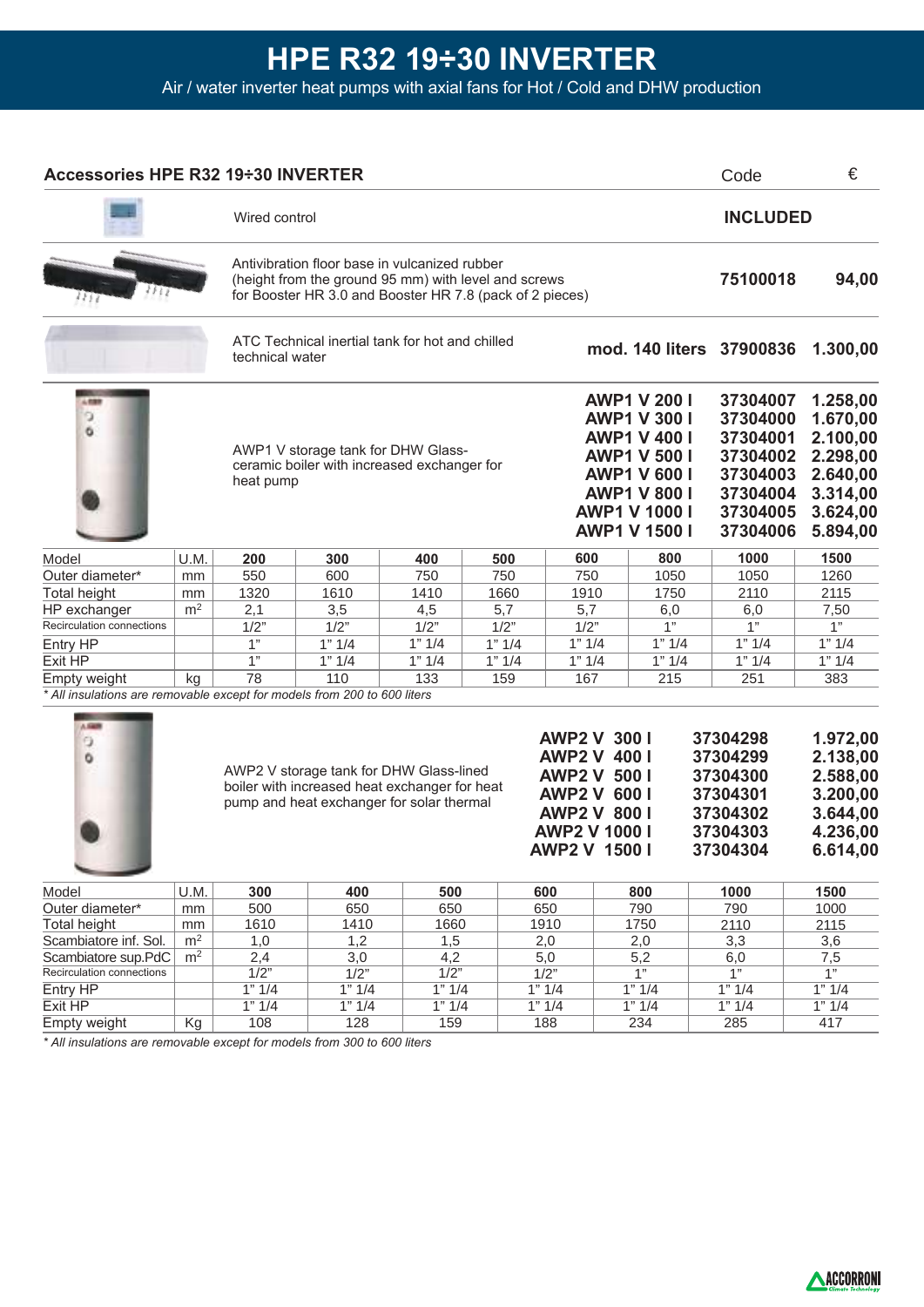## **ATC integrated 140 liter technical inertial storage tank**





| <b>DESCRIPTION</b>                  | U.M. | 140  |
|-------------------------------------|------|------|
| Useful capacity                     |      | 140  |
| Insulation thickness                | mm   | 40   |
| Coefficient of thermal conductivity | W/mK | 0,03 |
| Max working temp                    | °C   | 95   |
| Max working pressure                | bar  | 6    |
| Max testing pressure                | bar  | 3    |
| Empty weight                        | kg   | 85   |
| Operating weight                    | kg   | 225  |
| Values expressed in mm              |      |      |
|                                     |      |      |

**Application example HPE R32 INVERTER**



ACCORRON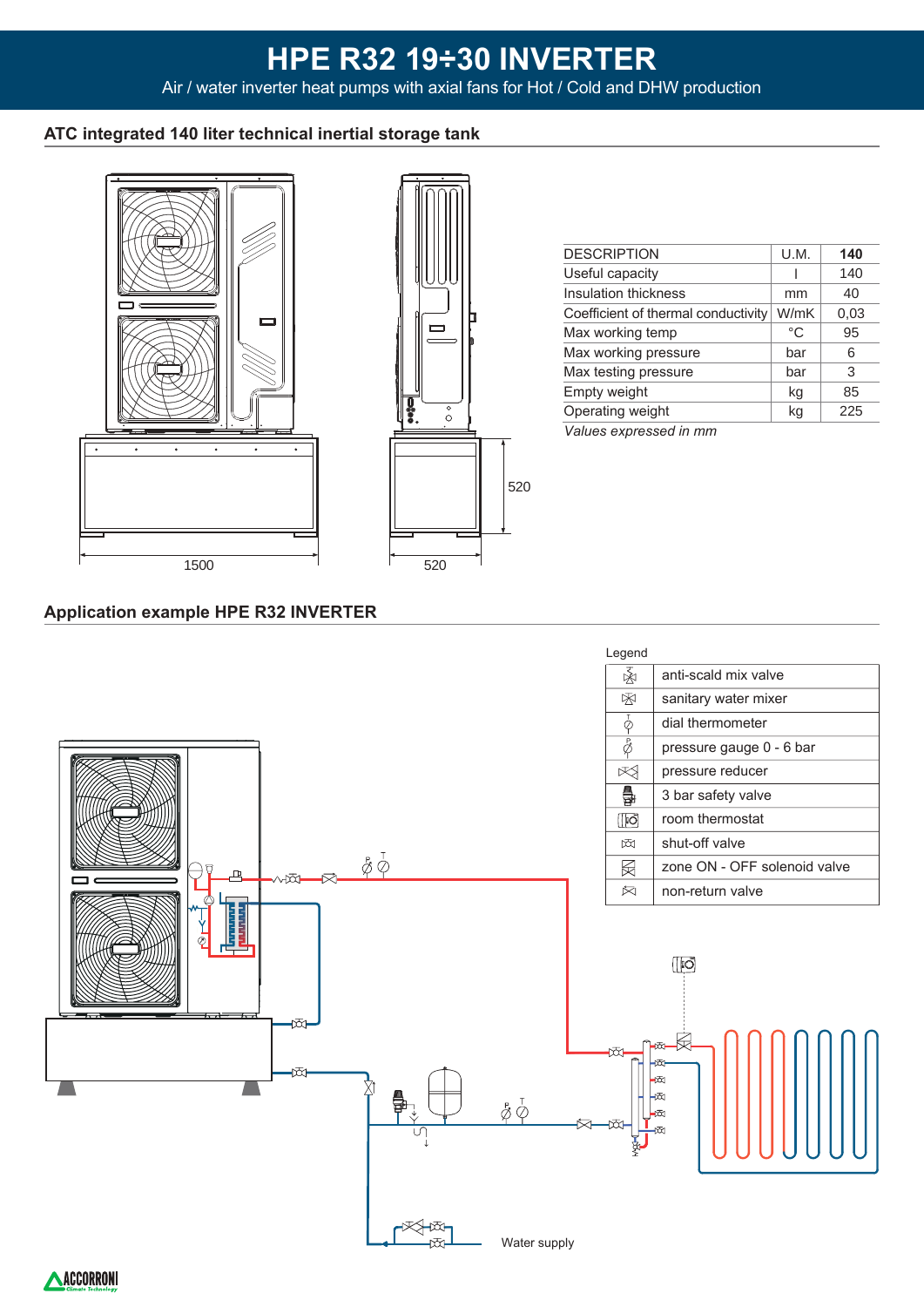## **Application example HPE R32 INVERTER**



Unit operation and space heating: When the unit is connected to a room thermostat and this sends a heating request, the unit starts to operate to bring the system water to the temperature set on the wired control. When the room temperature exceeds the thermostat set point in heating mode, the unit stops. The circulation pumps also stop. In this case, the room thermostat is used as a switch.

# **Setting the speed of the HPE R32 INVERTER pump**

The pump speed can be chosen by adjusting the red selector on the pump itself. The notch indicates the pump speed. The default setting is the highest speed (III).

If the water flow rate inside the system is too high, set the pump speed to "low" ("low") (I).